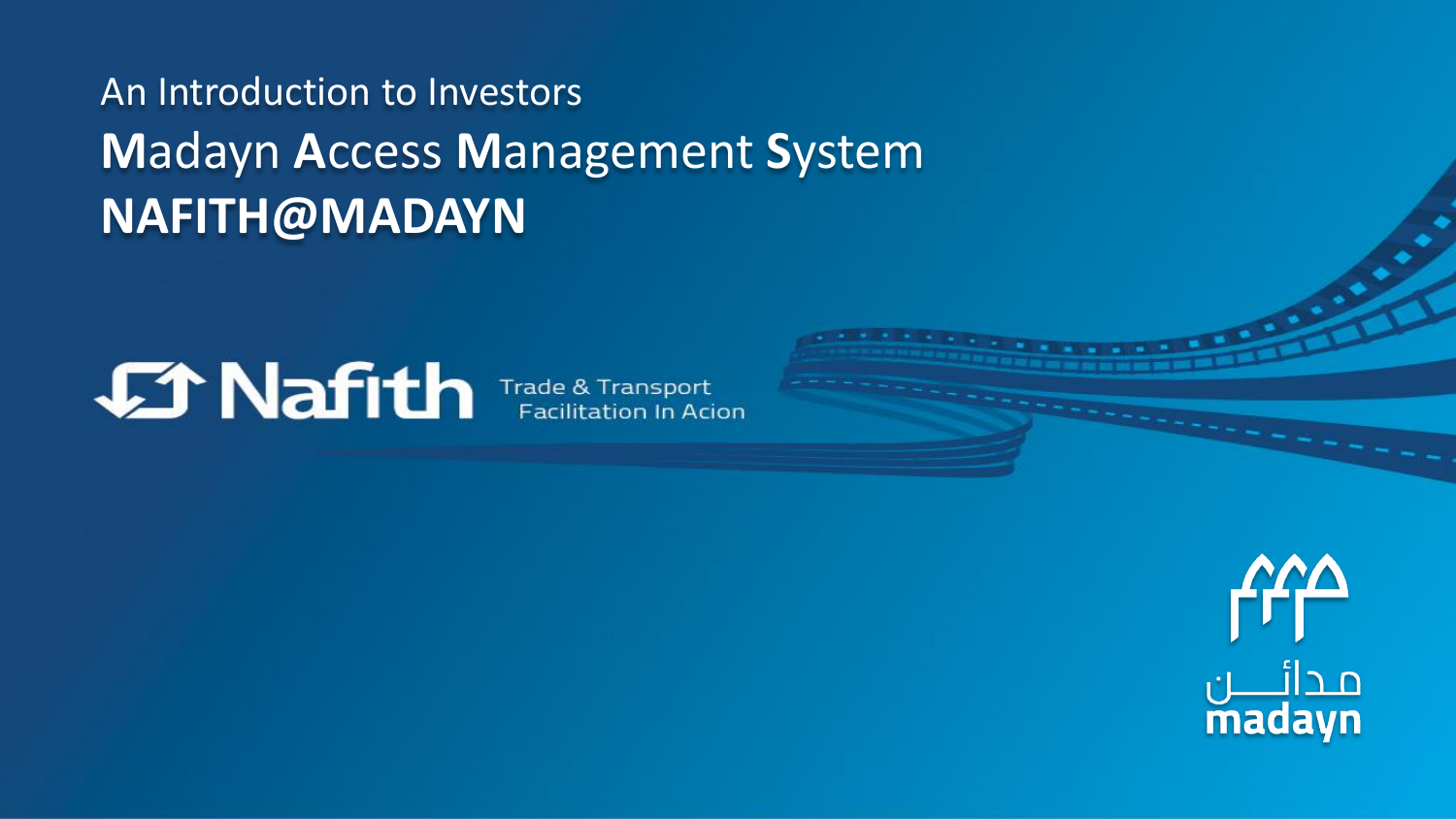# What is Nafith@Madayn?

Madayn Access Management System (Nafith@Madayn) is an advanced solution combining the latest in Intelligent Gates, Apps and cutting-edge Infrastructure to streamline operations by Managing, Controlling and Monitoring access of Trucks, Passenger Vehicles and Personnel to Madayn Industrial Estates.

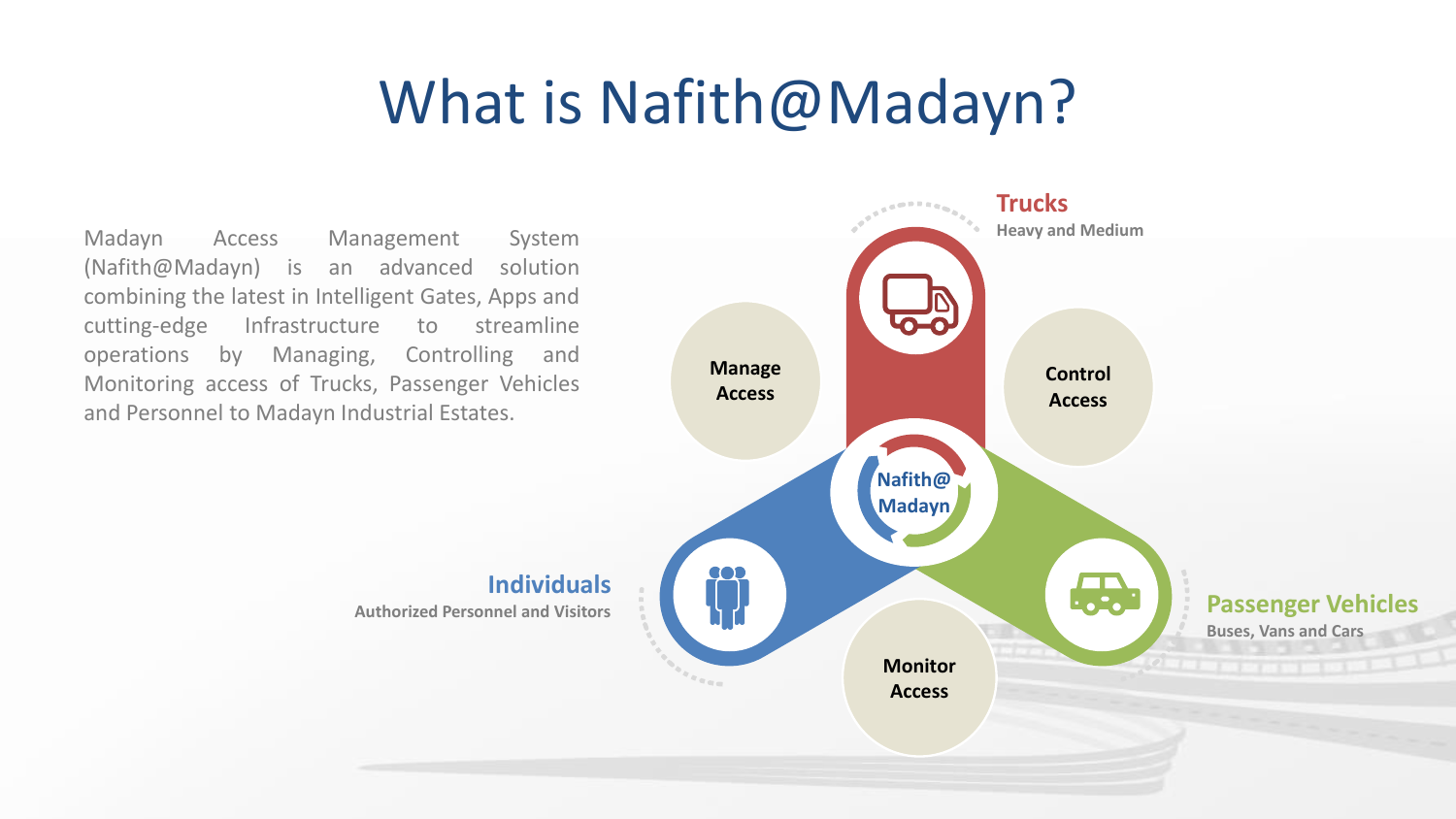# Who is Nafith@Madayn? For?

#### **Nafith@Madayn User Network**

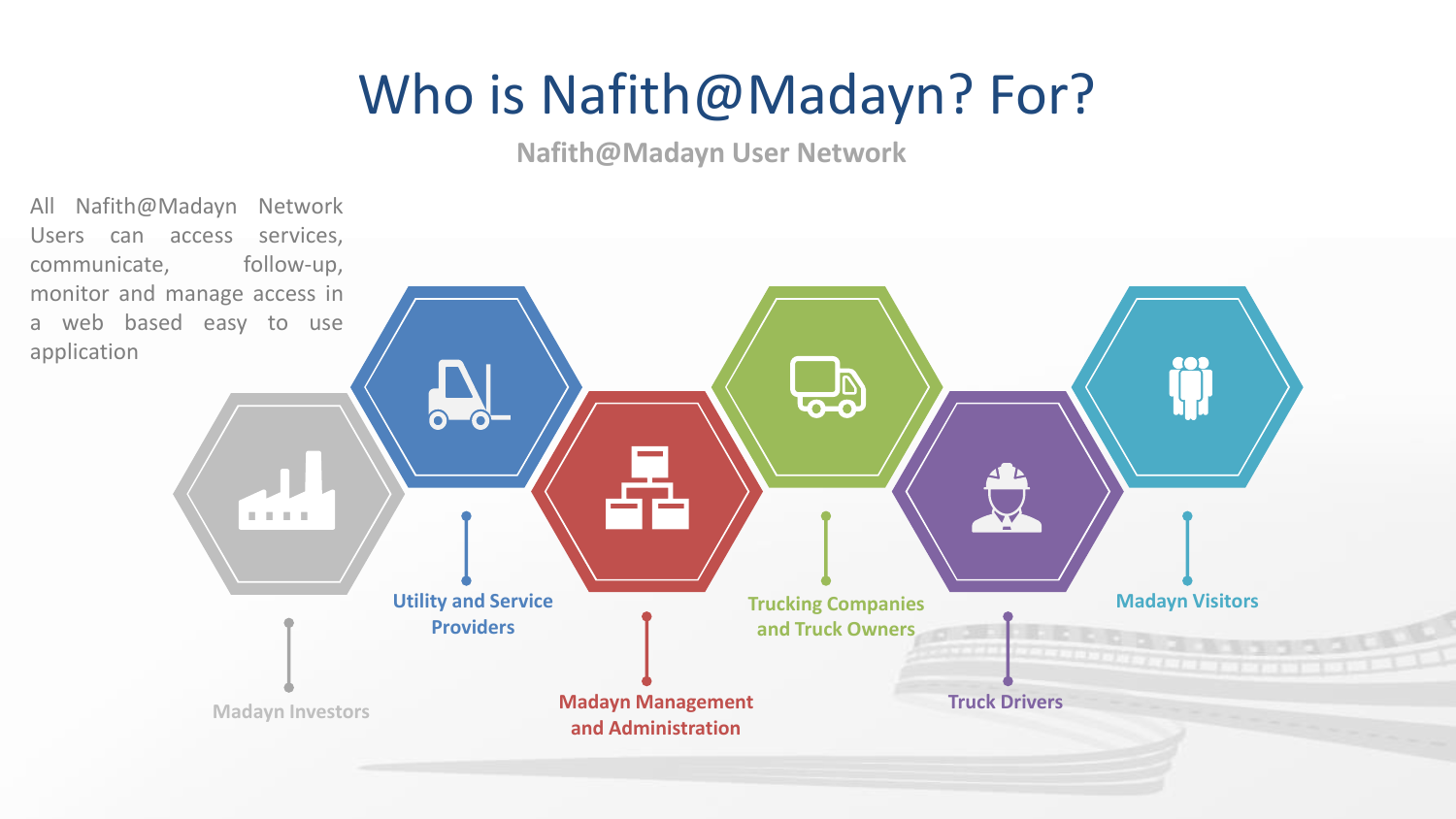# What's in it for Me?

**Benefits to Investors**

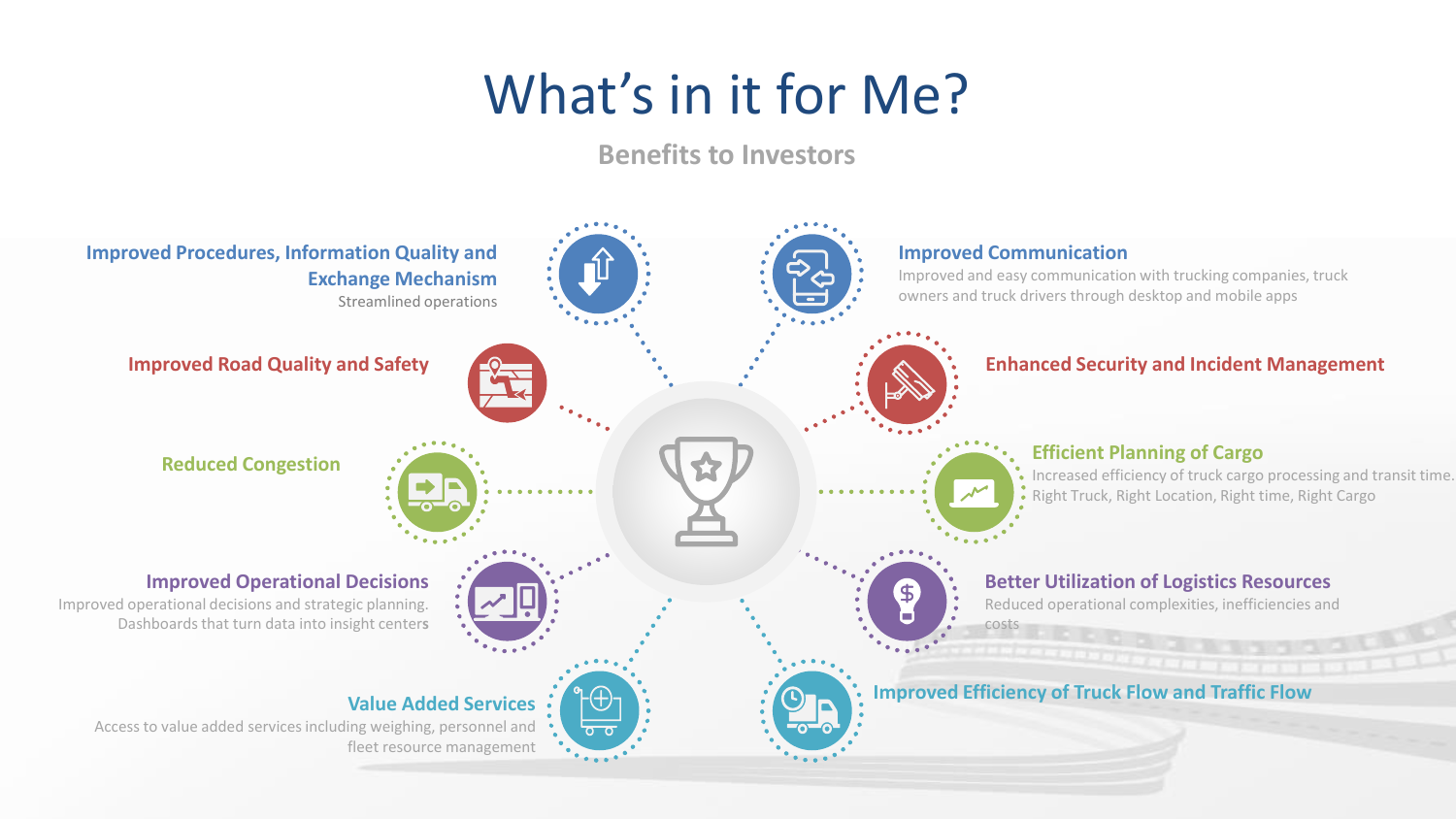## What Nafith@Madayn Offers?

**Nafith@Madayn Services to Investors**



#### **Easy Access**

Allows investors to request and subscribe to access plans and permits for their fleets and personnel

#### **Cargo Dispatch**

Allows investors to request truck dispatch services through access to a wider logistics network

#### Weighing Services

Weighbridges and Weigh-in-Motion stations to monitor your truck axle loads

#### **A Communication Platform**

Utilize an easy communication platform through web and mobile apps to communicate directly with Nafith@Madayn network users

#### **Personnel and Fleet Management Services**

Allows investors to register and manage employees and fleet information, track and get notified on vital data for them, such as omanization percentages, residency status, fleet licenses status and many others related statistics.

#### **Dashboards, Reports and Notifications**

Dashboards and reports for decision makers, including statistics and KPIs. A comprehensive notification system on the different services provided through the app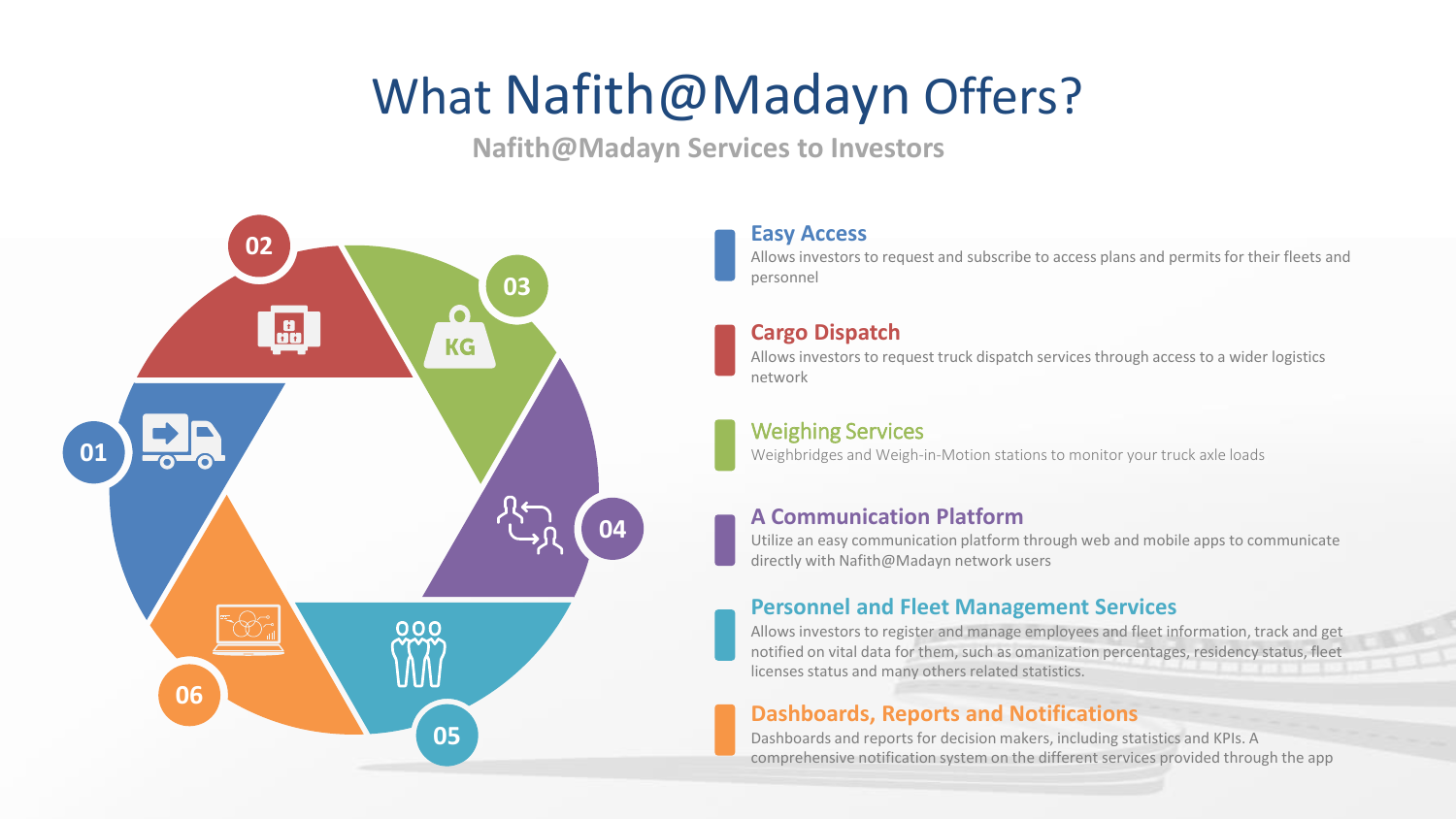### How is this Done?

**Faster: Smarter: Transformational Operations**

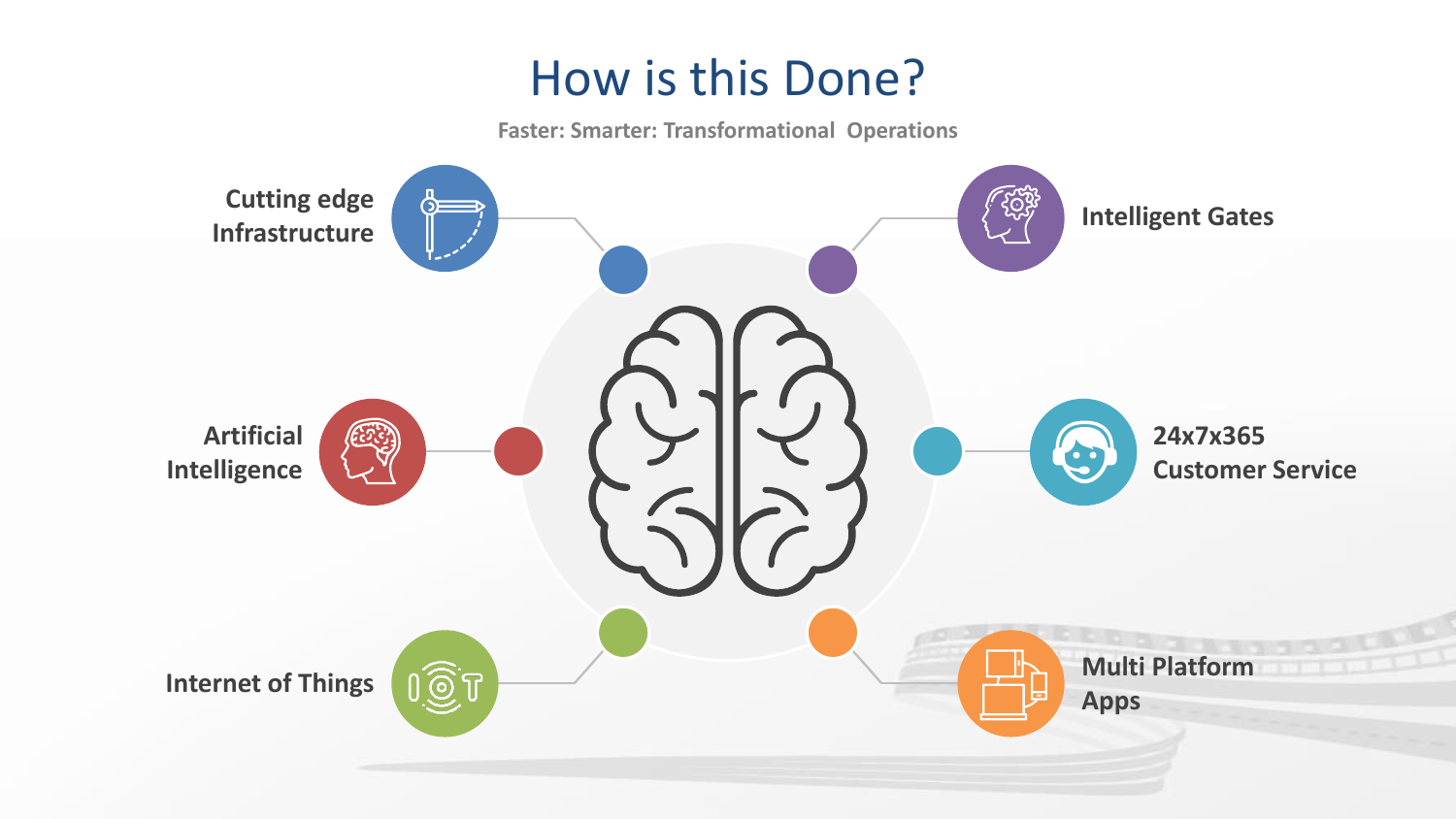### How We Will Guide You

**Tag**

Cards

Tag your fleet,

personnel vehicles and distribute ID

**Investors Roadmap to Nafith@Madayn Services**

We will train you how to use MAMS to get permits, dispatch and benefit from all related dashboards, reports and Value Added Services

> 7 П V  $\blacktriangledown$  $\blacksquare$ Г

**Train**

**Utilize and Optimize** 

Utilize Nafith@Madayn modules and services. and optimize its use to benefit from all services provided on

it

{0}

**Register** Register your establishment, fleet and personnel on Nafith@Madayn Registrar

**Inform**

 $\mathbf{R}$ 

We will inform you about new Madayn access rules, regulations, Instructions and violations